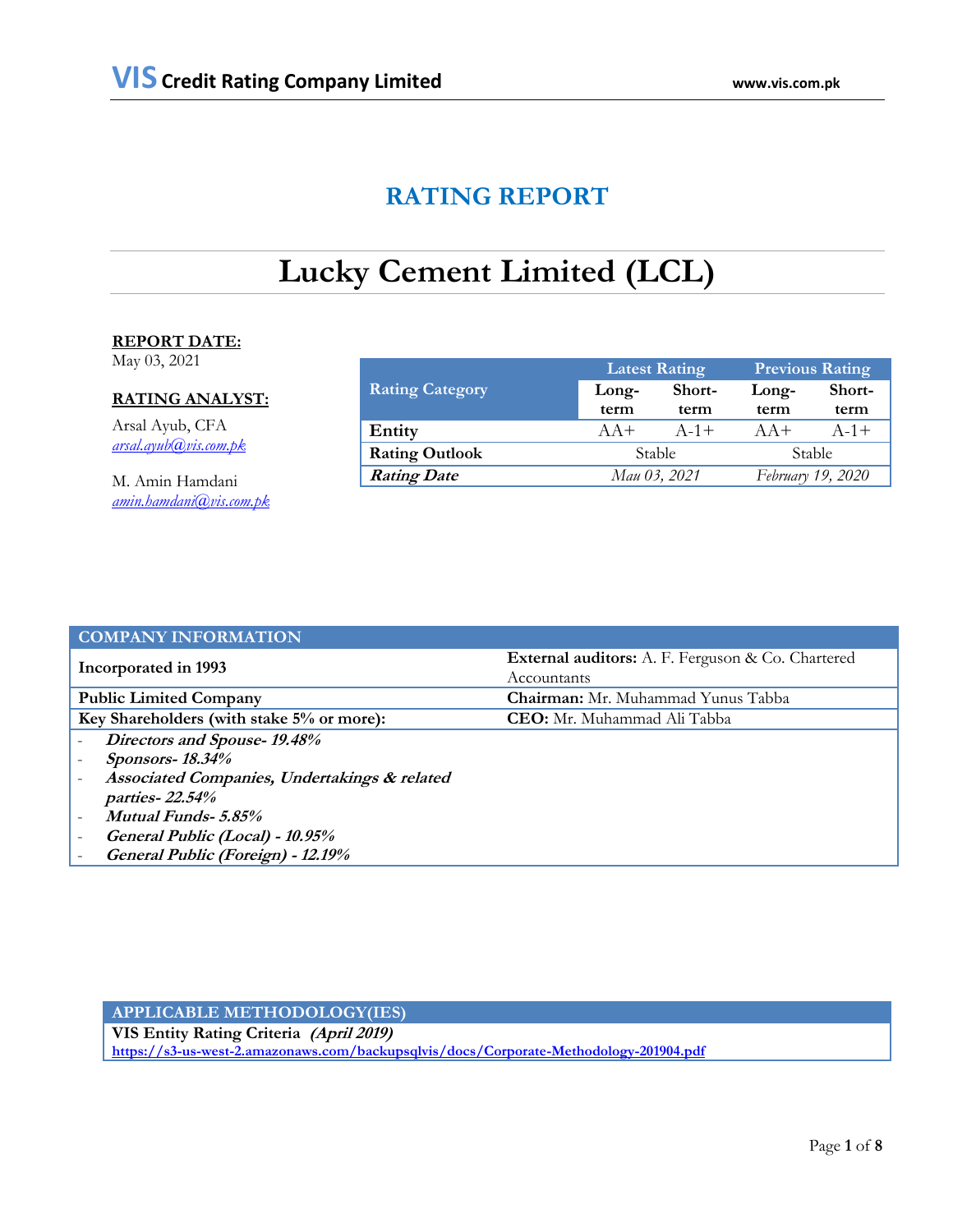### **Lucky Cement Limited**

## **OVERVIEW OF**

Lucky Cement Limited (LCL) was incorporated on September 18, 1993 as a public limited company. LCL is listed on Pakistan Stock Exchange Limited as well as London Stock Exchange, with the head office situated in Karachi, and regional office located in Pezu, KPK. Further, the Company"s liaison offices are situated in Islamabad, Quetta, Multan, D.I.Khan, Lahore and Peshawar. The company has two production facilities at Pezu, District Lakki Marwat in Khyber Pakhtunkhwa and at Main Super Highway in Karachi, Sindh. The company is engaged in manufacturing, selling and marketing of cement.

#### **Profile of Chairman**

Mr. Muhammad Yunus Tabba possesses more than 50 years of experience spanning across various sectors. He has also been awarded "Businessman of the year" by the Chamber of Commerce several times during his career. Furthermore, in recognition of his services rendered in the field of entrepreneurship and public service, he has been bestowed with the award of "Sitara-e-Imtiaz" by the President of Islamic Republic of Pakistan.

#### **Profile of CEO**

Mr. Muhammad Ali Tabba also serves as the CEO of Yunus Textile Mills Ltd (YTML), a state-of-the-art home textile mill and the largest exporter of home textile products from Pakistan. Mr. Tabba also serves in the capacity of

## **THE INSTITUTION RATING RATIONALE**

Lucky Cement Limited ('LCL' or 'the Company') was incorporated in 1993 and is one of the largest cement manufacturers in Pakistan. The Company comes under the umbrella of Yunus Brothers Group (YBG), which is among one of the biggest conglomerates of Pakistan. LCL is listed on Pakistan Stock Exchange (PSX) while it has also issued Global Depository Receipts (GDRs) listed on London Stock Exchange (LSE).

LCL has a Cement production capacity of 12.15m MT p.a. located in Karachi and Pezu (KPK province), increasing from 9.35m MT p.a. as a new facility, featuring a capacity of 2.8m MT p.a. at Pezu, was added during the year FY20. The company has its own captive power plant of 180MW and also produces energy through Waste Heat Recovery (WHR), Refuse Derived Fuel (RFD) and Tyre Derived Fuel (TDF).

On foreign operations, LCL has 1.74 MT p.a. cement grinding plant in Basra, Iraq and 1.18 MT p.a. fully integrated cement plant in Congo. Additionally, 1.20 MT p.a. cement production facility in Samawah, Iraq has recently commenced its commercial operations in March, 2021. Adding all above, overseas cement production capacity now stands at 4.12 MT p.a.

### **Sector Update**

- During FY20, the cement industry offtake recorded marginal uptick of 2% to 47.812 m MT p.a., on the back of strong growth  $(\sim 20\%)$  in export dispatches.
- The industry capacity utilization depicted improvement in FY19, when available industry capacity had dropped; however, as some capacity enhancement projects came online in FY20, in addition to the pandemic-induced slowdown, the capacity utilization was affected, as reflected in the figure below.



| in million MTs           | FY18   | <i><b>FY19</b></i> | <i>FY20</i> | <b>H1'FY20</b> | H1'FY21 |
|--------------------------|--------|--------------------|-------------|----------------|---------|
| <b>Local dispatches</b>  | 41.147 | 40.235             | 39.965      | 20.373         | 23.615  |
| <b>Export dispatches</b> | 4.746  | 6.522              | 7.847       | 4.377          | 5.022   |
| Total                    | 45.893 | 46.757             | 47.812      | 24.750         | 28.637  |

- With domestic dispatches remaining stagnant in FY20 (YoY), the 2% growth in aggregate dispatches entirely emanated from the growth in export dispatches. Export dispatches, subsequent to posting strong growth of 38% in FY19, continued with the momentum, with growth coming in at 20% for FY20. The growth in export dispatches entirely emanated from exports sales to Afghanistan.
- Subsequent to year-end FY20, the LSM index posted growth of 37% in H1"FY21. Both local and export cement dispatches displayed an increase of 15.9% and 14.7%,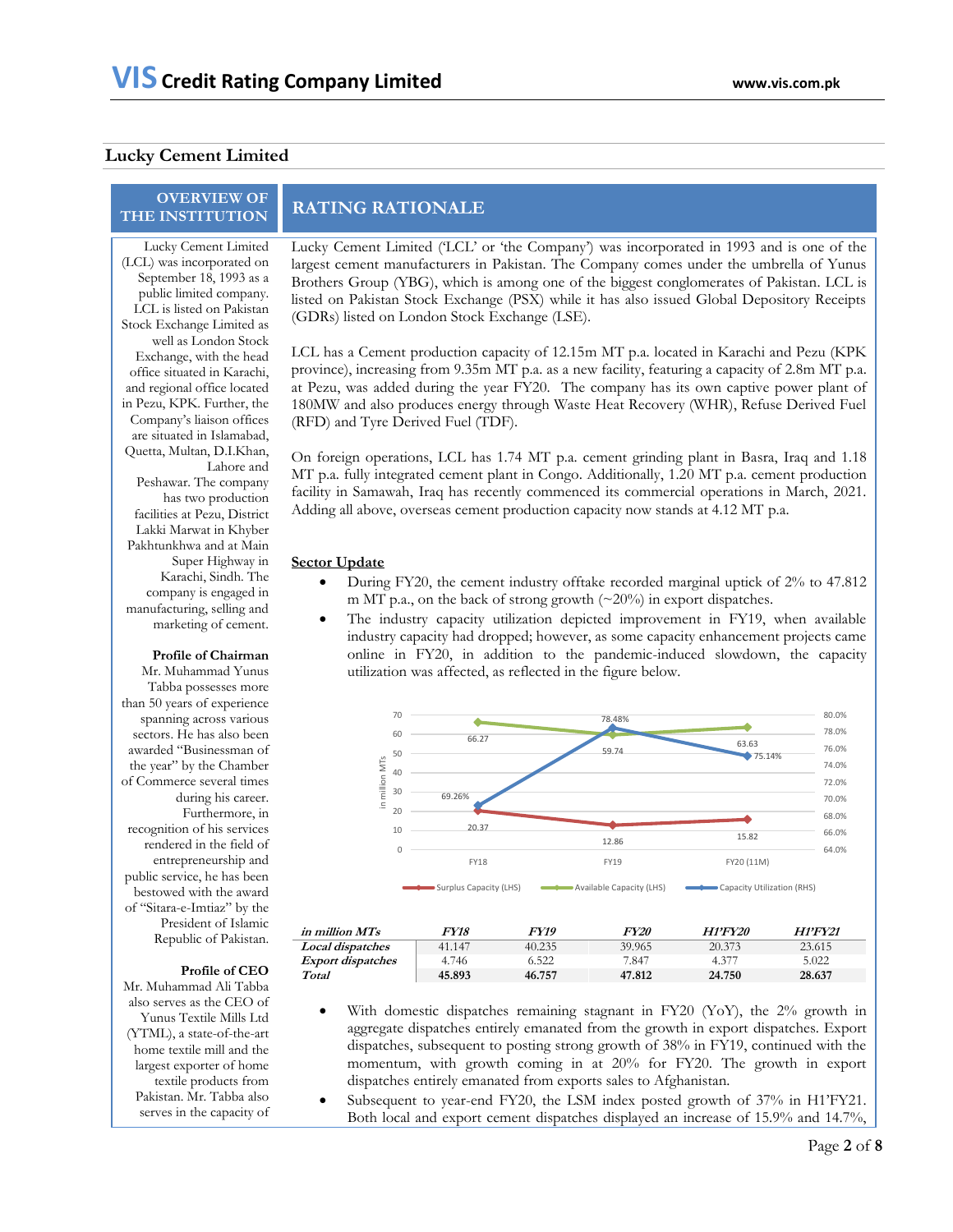Vice Chairman on the Board of ICI Pakistan Limited and is also the Chairman of KIA Lucky Motors. Moreover, Mr. Tabba also serves in the role of Chairman Lucky Electric Power Company Limited. Mr. Muhammad Ali Tabba was awarded the "Sitara-e-Imtiaz" by the President of Islamic Republic of Pakistan in 2018.

respectively, vis-à-vis SPLY. Resultantly, overall volume increased by 15.7%, vis-à-vis SPLY.

- Resumption in economic activities after Covid-19 lockdown, better macroeconomic indicators and construction package announced by the GoP contributed in the uptick of local cement demand during H1"FY21.
- The industry"s future outlook is positive, in view of the infrastructure projects in the pipeline. Downside risk to profitability of cement industry participants is likely to emanate from further more than expected elongation of the pandemic and potential lockdown situation. Furthemore, so far, interest rates have remained at low level of 7%, albeit potential increase in the same, would impact the demand and profitability of the cement companies.

## **Operational Update**

| Capacity Utilization                                               | <i>FY19</i> | <i>FY20</i>      | <b>H1'FY21</b> |  |  |  |
|--------------------------------------------------------------------|-------------|------------------|----------------|--|--|--|
| <i>Cement</i>                                                      | $73.1\%$    | $60\frac{40}{8}$ | 75.3%          |  |  |  |
| <b>Clinker</b>                                                     | 85.3%       | 58.9%            | $76.0\%$       |  |  |  |
| * Based on actual capacity available, instead of year-end capacity |             |                  |                |  |  |  |

- Given the new capacity of 2.8m MT p.a., which was available for half of FY20, the capacity utilization of the company was affected. As per management, the lower capacity utilization can be attributed to higher clinker exports, planned maintenance shutdown and lower demand on account of the pandemic-induced slowdown
- Given improved demand dynamics observed in H1"FY21, the capacity utilization has depicted improvement.

| in million MTs           | <i>FY18</i> | FY19  | FY20  | 1HFY20 | 1HFY21 |
|--------------------------|-------------|-------|-------|--------|--------|
| <b>Local dispatches</b>  | 6.686       | 5.854 | 5.463 | 2.594  | 3.662  |
| <b>Export dispatches</b> | 1.131       | .820  | 2.162 | 1.083  | 1.335  |
| Total                    | 7.817       | 7.674 | 7.625 | 3.677  | 4.997  |

- LCL"s local cement dispatches clocked in at 5.463mn MTs in FY20 (FY19: 5.854mn MTs), down by 7% YoY; this was following another contraction in FY19 of 12% and in tandem with the downturn in industry"s local dispatches. LCL"s share in the local dispatches has decreased from 16.2% in FY18 to 13.7% in FY20.
- On the other hand, LCL has managed to tap exports market and increased its offtake to 2.162mn MTs in FY20 compared to 1.820mn MTs a year earlier. The company has grown its share in the export market from 23.8% in FY18 to 27.6% in FY20.
- Dispatches have started to rebound as local demand grew in tandem with the pickup in economic activities, which has translated in an increase of 41% in local dispatches during H1"FY21, vis-à-vis SPLY. Total dispatches of the company grew by 36% during H1"FY21. The company has managed to increase its market share in the domestic market to 15.5% in H1"FY21.
- On exports market front, LCL is also catering the demand in Sri-Lankan market in addition to Bangladesh and China. LCL has a regional office in Colombo and appointed two more dealers in order to expand market reach. The company is actively targeting new geographical locations in order to increase its presence in global market.

|                                    | <i><b>FY19</b></i> | <b>FY20</b> | 1H'FY20 | 1H'FY21 |
|------------------------------------|--------------------|-------------|---------|---------|
| Net Sales                          | 48,021             | 41,871      | 21,211  | 30,075  |
| <b>Gross Profit</b>                | 13,984             | 6,077       | 3,224   | 8,585   |
| Gross Margin (%)                   | 29.1%              | $14.5\%$    | 15.2%   | 28.5%   |
| <b>Operating Profit</b>            | 12,246             | 3,996       | 2,247   | 5,673   |
| <i><b>Operating Margin (%)</b></i> | 25.5%              | $9.5\%$     | 10.6%   | 18.9%   |
| <b>Profit After Tax</b>            | 10,490             | 3,344       | 1,937   | 4,541   |
| Net Margin (%)                     | 21.8%              | $8.0\%$     | 9.1%    | 15.1%   |

 As illustrated in the table above, LCL"s topline revenue contracted by 13% YoY. Furthermore, the sales mix has shifted towards export sales, which comprised 20% of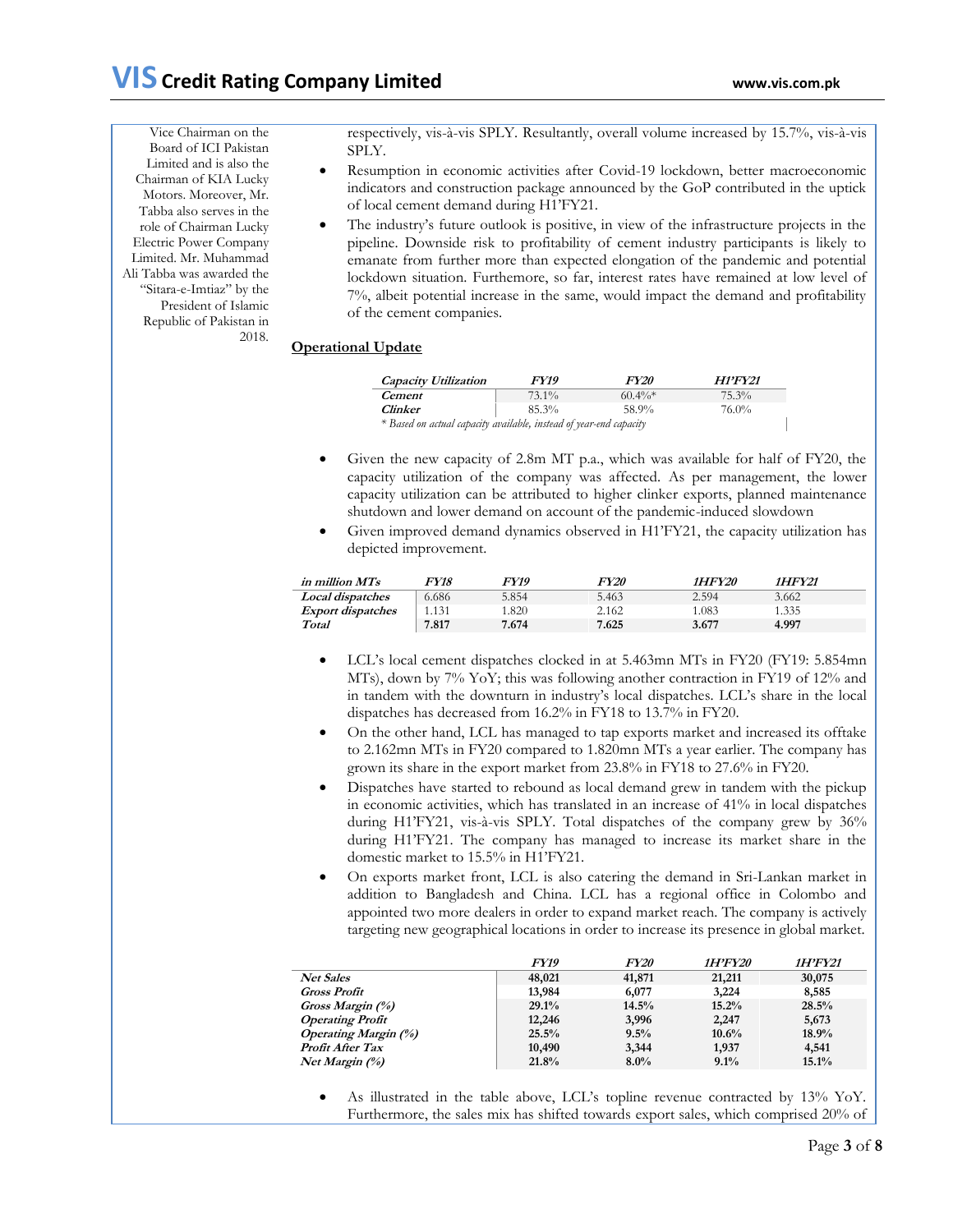the gross revenues vis-à-vis 15% in FY19. The margins of the company depicted a consistent drop in the last 2 years mainly due to weak macroeconomic conditions and high interest rate environment. Note that, the cement industry has done capacity expansion of around 10mn MTs during the last 2 years which created excess supply situation giving way to high price competition. Furthermore, part of the reason for why the margins came in lower, is the tilt towards exports sales, where pricing is relatively lower than domestic sales. **Key Rating Drivers Strong sponsorship profile and diversified long term investment portfolio of LCL is a key rating driver. Other Income from assets also diversifying earning avenues** LCL is a part of Yunus Brother Group (YBG) which is a leading conglomerate with strong financial profile and has diverse presence across multiple sectors including Cement, Power Generation, Chemicals, Automobile, Entertainment, Textile, Hospitality, Food & Commodities and others. Ratings assigned to LCL draw support from strong financial profile and diversified presence of sponsor. Long term investments amounted to 50.2b as at Dec'21, representing 35% (FY20: 35%, FY19: 27%) of the total assets. During FY20, LCL has invested Rs. 19.5b in Lucky Electric Power Company Limited (LEPCL) – a 660MW coal based power plant in Karachi. This investment has further increased to Rs. 22.5b as at 1HFY21, due to which LCL has mobilized long term debt on its balance sheet. LCL earned other income of Rs. 3.19b in FY20 (FY19: Rs. 3.24b) and Rs.836m in H1"FY21. **Other Income FY19 FY20 Income from non-financial assets 431,235 162,986 Income from financial assets** -Dividend from subsidiary 457,000 1,162,684 -Dividend from associate 183,410 122,273 -Dividend from mutual fund 37,503 200,861 -Income from deposits 2,132,516 1,537,055 **Grand Total 3,241,682 3,185,859 Lucky Holdings 0% LCL Holdings 9% Lucky Electric 45% Kia Lucky ICI Pakistan 19% Yunus Energy 1% Figure 1: Breakup of Investment Associates/Subsidiaries (Dec'20)**

## **Strong liquidity profile and comfortable cash flow coverage**

- Over the years, LCL has consistently generated healthy cash flow from operations which has resulted in accumulation of surplus liquidity. Excess cash flow has allowed the Company to undertake significant investments and capital expenditure over the last three years from internally generated cash.
- The company"s cash flow coverage indicators are considered to be very comfortable. The cashflow generated in H1"FY21 (annualized), provides debt coverage of 1.3x, which means that the company can cover the entire debt on the balance sheet from a single year's cash flow generation, with a cushion.

|                              | <b>FY19</b> | <b>FY20</b> | 1HFY21   |
|------------------------------|-------------|-------------|----------|
| FFO (In millions PKR)        | 14,101      | 7,492       | 7,693    |
| <b>FFO</b> to Debt           | 9.7x        | 1.8x        | $1.3x*$  |
| <b>FFO</b> to <b>LT</b> Debt | NΑ          | 16.8x       | $3.4x*$  |
| <b>DSCR</b>                  | 967.2x      | 54.3x       | $40.8x*$ |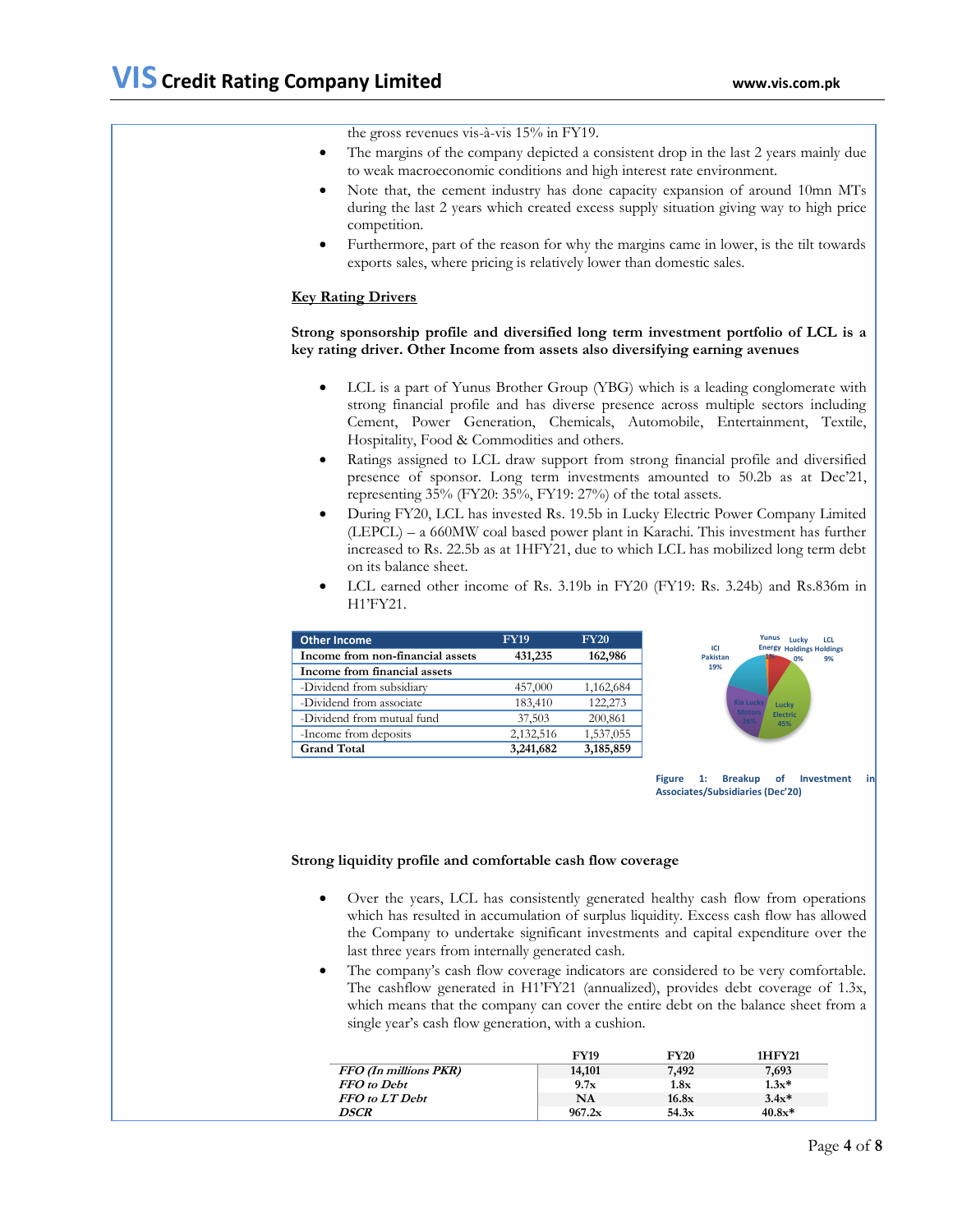#### **\*Annualized**

**Low leverage indicators & conservative financial policy translate in very low financial risk profile** 

- Equity base of the Company has grown at a CAGR of 9% over the past five years on account of healthy internal capital generation. The company has not paid any dividend during FY20.
- Owing to a conservative financial policy, the company has historically remained debt free, while it has recently started acquiring debt in order to sponsor a long term investment subsidiary named Lucky Electric Power Company Limited. The current long term debt has taken under the TERF scheme and SBP"s Salary Refinance Loan (SRF). On the other hand, short term borrowing has also increased on account of higher working capital requirements. However, quantum of the same remains modest given size of cash flows and LCL"s existing equity base.
- Going forward, LCL is planning to acquire further subsidized long term debt under LTFF and TERF scheme to finance the several upcoming CAPEX projects including a new clinker line of 3.15MTPA at its Pezu Plant.

| <b>Balance Sheet Extract</b> | <i>FY18</i> | <i><b>FY19</b></i> | <b>FY20</b> | 1HFY21  |
|------------------------------|-------------|--------------------|-------------|---------|
| Equity                       | 86,367      | 94,318             | 99,184      | 103,732 |
| Short term debt              |             | 2.900              | 7.931       | 7,050   |
| Long term debt               | $\,$        | -                  | 507         | 4,525   |
| Total debt                   | -           | 2.900              | 8.438       | 11,575  |
| Dividend Payout Ratio        | 34%         | 20%                | $0\%$       | $0\%$   |

 We have incorporated the planned debt into LCL"s leverage projections and expect the same to remain aligned with the threshold for the assigned rating.

### **Sound corporate governance framework supported by a well-designed organizational structure, experienced management team and strong disposition towards transparency and disclosures**

 LCL has instituted a well-designed organizational structure comprising separate departments for key functions. All divisions have independent management teams and organizational structure. Board composition is in line with best practices while effective oversight mechanism is in place through functioning board committees. Detailed annual report disclosures reflect strong disposition towards transparency and disclosures.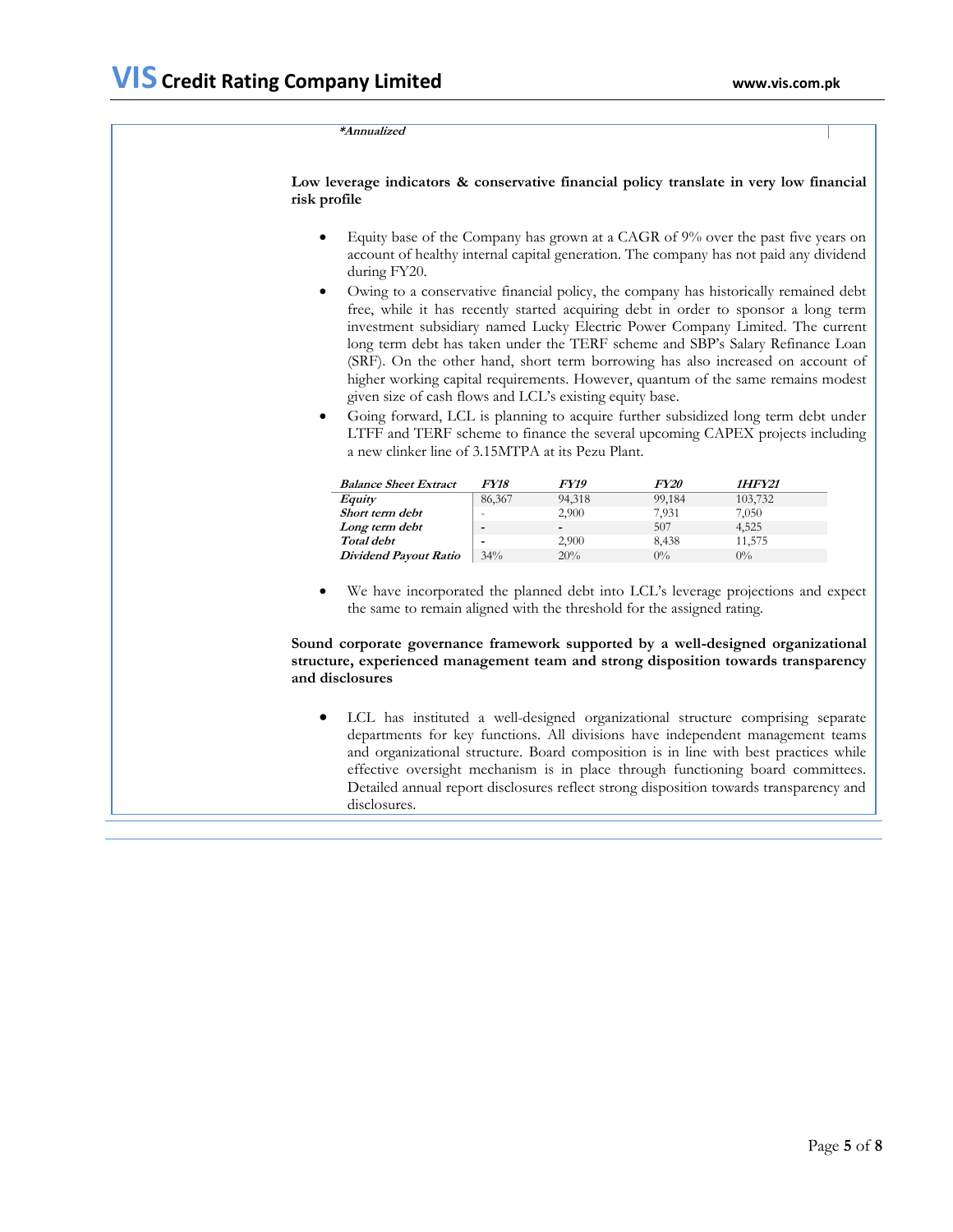## **Lucky Cement Limited (LCL)** Appendix I

| FINANCIAL SUMMARY- Unconsolidated<br>(Rs. in m) |             |             |             |             |          |
|-------------------------------------------------|-------------|-------------|-------------|-------------|----------|
| <b>BALANCE SHEET</b>                            |             | <b>FY18</b> | <b>FY19</b> | <b>FY20</b> | 1HFY21*  |
| <b>Fixed Assets</b>                             |             | 40,913      | 57,276      | 60,155      | 60,452   |
| Long term Investments                           |             | 24,981      | 34,314      | 47,144      | 50,195   |
| Stock-in-Trade + Stores and Spares              |             | 10,580      | 11,063      | 9,529       | 11,251   |
| <b>Trade Debts</b>                              |             | 2,424       | 2,059       | 3,423       | 2,661    |
| Short term investments                          |             | 35          | 1,056       | 2,971       | 10,013   |
| Cash & Bank Balances                            |             | 27,435      | 15,657      | 7,817       | 4,056    |
| <b>Total Assets</b>                             |             | 108,999     | 125,089     | 135,868     | 142,175  |
| Trade and Other Payables                        |             | 13,121      | 19,196      | 19,355      | 16,622   |
| Long Term Debt                                  |             |             |             | 507         | 4,525    |
| Short Term Debt                                 |             |             | 2,900       | 7,931       | 7,050    |
| <b>Total Debt</b>                               |             |             | 2,900       | 8,438       | 11,575   |
| Paid Up Capital                                 |             | 3,234       | 3,234       | 3,234       | 3,234    |
| <b>Total Equity</b>                             |             | 86,367      | 94,318      | 99,184      | 103,732  |
|                                                 |             |             |             |             |          |
| <b>INCOME STATEMENT</b>                         | <b>FY18</b> | <b>FY19</b> | <b>FY20</b> | H1'FY20     | H1'FY21  |
| Net Sales                                       | 47,542      | 48,021      | 41,871      | 21,211      | 30,075   |
| Gross Profit                                    | 16,952      | 13,984      | 6,077       | 3,224       | 8,585    |
| Profit Before Tax                               | 15,119      | 12,221      | 3,820       | 2,199       | 5,517    |
| Profit After Tax                                | 12,197      | 10,490      | 3,344       | 1,937       | 4,541    |
|                                                 |             |             |             |             |          |
| <b>RATIO ANALYSIS</b>                           |             |             |             |             |          |
| Gross Margin (%)                                |             | 35.7%       | 29.1%       | 14.5%       | 28.5%    |
| Net Margin (%)                                  |             | 25.7%       | 21.8%       | $8.0\%$     | $15.1\%$ |
| Net Working Capital                             |             | 27,718      | 9,801       | (488)       | 5,275    |
| Adjusted FFO                                    |             | 16,084      | 14,101      | 7,492       | 7,693    |
| FFO to Total Debt (x)                           |             | NA          | 9.7         | 1.8         | 1.3      |
| FFO to Long Term Debt (x)                       |             | NA          | NA          | 1.8         | $3.4*$   |
| Debt Servicing Coverage Ratio (x)               |             | NA          | 967.2       | 54.3        | $40.8*$  |
| Gearing (x)                                     |             |             | 0.03        | 0.09        | 0.11     |
| Leverage (x)                                    |             | 0.26        | 0.33        | 0.37        | 0.37     |
| Current Ratio (x)                               |             | 2.82        | 1.42        | 0.98        | 1.20     |
| STD Coverage                                    |             | NA          | 452%        | 153%        | 120%     |
| ROAA (%)                                        |             | 11.8%       | $9.0\%$     | 2.6%        | 3.3%     |
| ROAE (%)                                        |             | 14.7%       | 11.6%       | 3.5%        | 4.5%     |

*\*Ratios Annualized*

*\*\* FFO Adjusted for dividend income*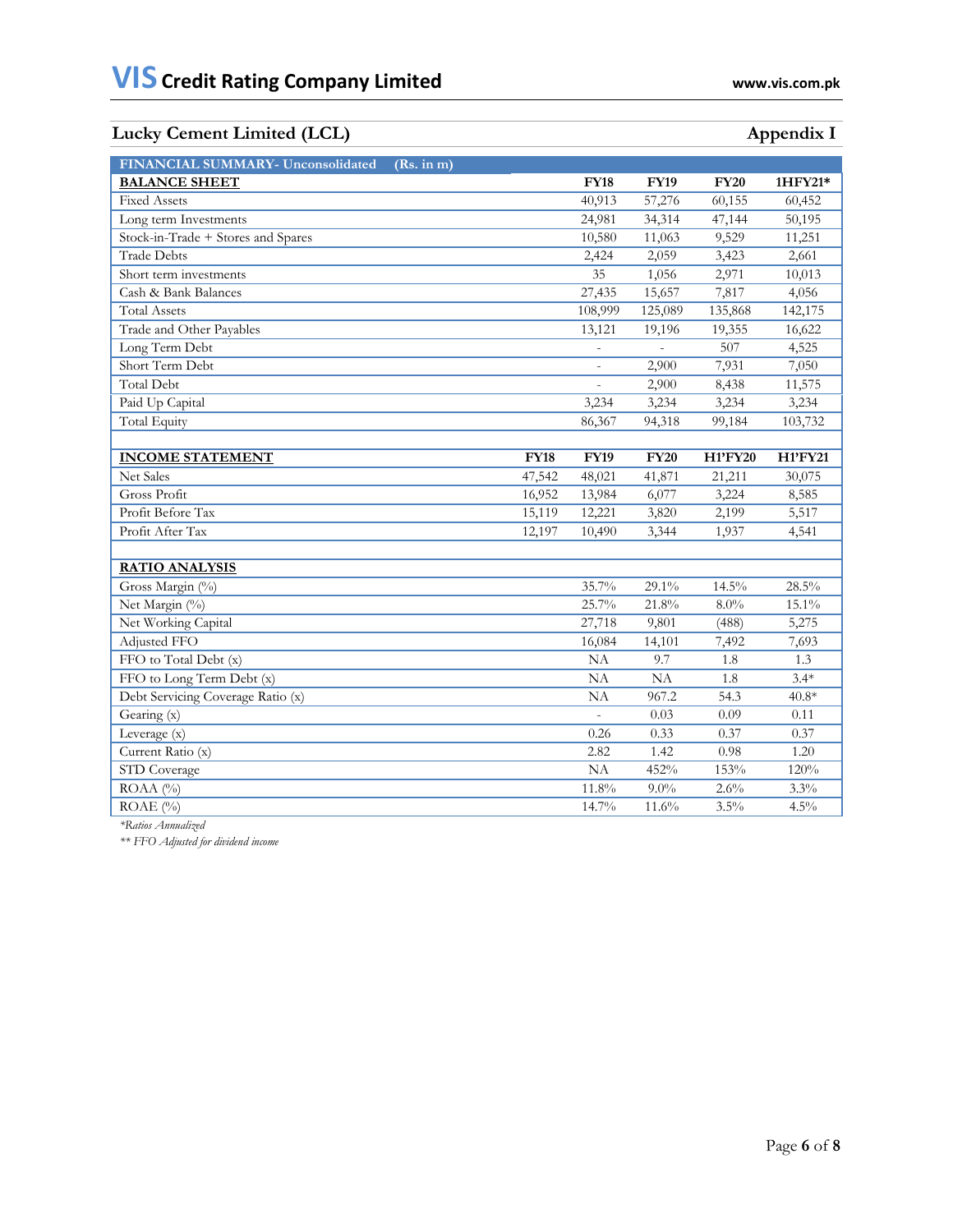## **ISSUE/ISSUER RATING SCALE &DEFINITIONS** Appendix II

## **VIS** Credit Rating Company Limited

#### **RATING SCALE & DEFINITIONS: ISSUES / ISSUERS**

#### Medium to Long-Term

#### AAA

Highest credit quality; the risk factors are negligible, being only slightly more than for risk-free Government of Pakistan's debt.

#### AA+, AA, AA

High credit quality: Protection factors are strong. Risk is modest but may vary slightly from time to time because of economic conditions.

#### A+, A, A-

Good credit quality; Protection factors are adequate. Risk factors may vary with possible changes in the economy.

#### **BBB+, BBB, BBB-**

Adequate credit quality; Protection factors are reasonable and sufficient. Risk factors are considered variable if changes occur in the economy.

#### **BB+, BB, BB-**

Obligations deemed likely to be met. Protection factors are capable of weakening if changes occur in the economy. Overall quality may move up or down frequently within this category.

#### B+, B, B-

Obligations deemed less likely to be met. Protection factors are capable of fluctuating widely if changes occur in the economy. Overall quality may move up or down frequently within this category or into higher or lower rating grade.

#### CCC

Considerable uncertainty exists towards meeting the obligations. Protection factors are scarce and risk may be substantial.

 $cc$ A high default risk c

A very high default risk

D

Defaulted obligations

Rating Watch: VIS places entities and issues on 'Rating Watch' when it deems that there are conditions present that necessitate re-evaluation of the assigned rating(s). Refer to our 'Criteria for Rating Watch' for details. www.vis.com.pk/images/criteria\_watch. pdf

Rating Outlooks: The three outlooks 'Positive', 'Stable' and 'Negative' qualify the potential direction of the assigned rating(s). An outlook is not necessarily a precursor of a rating change. Refer to our 'Criteria for Rating Outlook' for details.www.vis.com.pk/ images/criteria\_outlook.pdf

(SO) Rating: A suffix (SO) is added to the ratings of 'structured' securities where the servicing of debt and related obligations is backed by some sort of financial assets and/or credit support from a third party to the transaction. The suffix (SO), abbreviated for 'structured obligation', denotes that the rating has been achieved on grounds of the structure backing the transaction that enhanced the credit quality of the securities and not on the basis of the credit quality of the issuing entity alone.

## Short-Term

#### $A - 1 +$

Highest certainty of timely payment; Short-term liquidity, including internal operating factors and /or access to alternative sources of funds, is outstanding and safety is just below risk free Government of Pakistan's short-term obligations.

#### $A-1$

High certainty of timely payment; Liquidity factors are excellent and supported by good fundamental protection factors. Risk factors are minor.

#### $A-2$

Good certainty of timely payment. Liquidity factors and company fundamentals are sound. Access to capital markets is good. Risk factors are small.

#### $A-3$

Satisfactory liquidity and other protection factors qualify entities / issues as to investment erade. Risk factors are larger and subject to more variation. Nevertheless, timely payment is expected.

#### R

Speculative investment characteristics; Liquidity may not be sufficient to ensure timely payment of obligations.

## $\epsilon$

Capacity for timely payment of obligations is doubtful.

(bir) Rating: A suffix (bir) is added to the ratings of a particular banking facility obtained by the borrower from a financial institution. The suffix (blr), abbreviated for 'bank loan rating' denotes that the rating is based on the credit quality of the entity and security structure of the facility.

'p' Rating: A 'p' rating is assigned to entities, where the management has not requested a rating, however, agrees to provide informational support. A 'p' rating is shown with a 'p' subscript and is publicly disclosed. It is not modified by a plus (+) or a minus (-) sign which indicates relative standing within a rating category. Outlook is not assigned to these ratings. Refer to our 'Policy for Private Ratings' for details. www.vis.com.pk/images/ policy ratings.pdf

'SD' Rating: An 'SD' rating is assigned when VIS believes that the ratee has selectively defaulted on a specific issue or obligation but it will continue to meet its payment obligations on other issues or obligations in a timely manner.